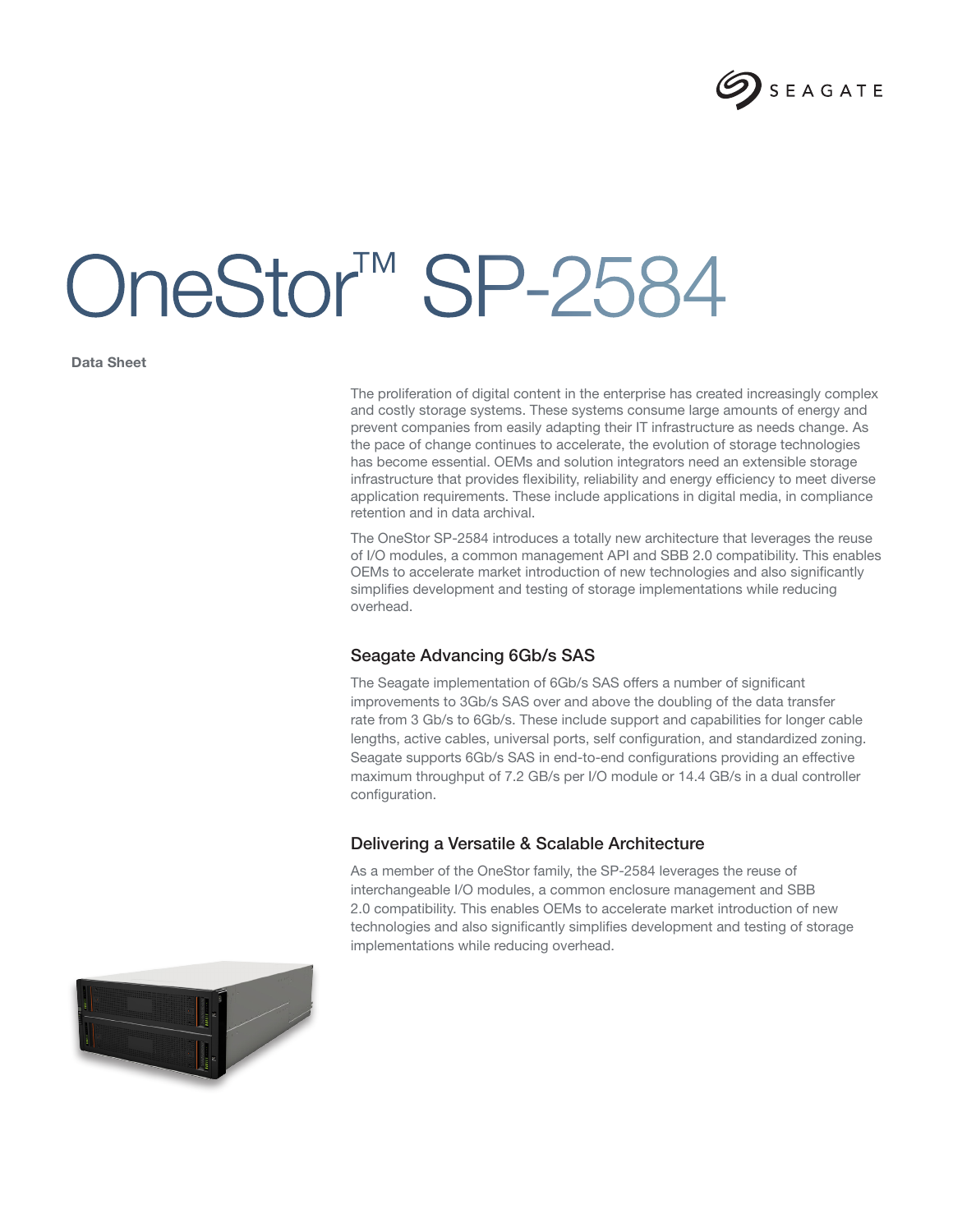# $\mathcal{G}$  SEAGATE OneStor™ SP-2584

# Assuring Robust Data Availability

Through its intelligent Unified System Management (USM), OneStor safeguards data and ensures maximum availability. Users are able to leverage fault diagnosis and resolution capabilities, persistent error logging and monitoring. In addition, OneStor provides high availability features such as dual redundant PSUs, N+1 cooling modules, dual I/O modules and dual data paths to all drives.

## Customizing to Meet OEM Specific Requirements

OEMs can easily tailor each OneStor platform to meet end product requirements, including colored plastics, custom moldings, labeling, logo printing and product packaging.

- 5U rack-mount enclosure stores up to 3 petabytes of data per rack, saving space in the data center
- Certified 80 PLUS Gold (optional 90 PLUS Platinum) efficient power conversion and adaptive cooling technology reduces power and cooling costs
- Data center space savings + power and cooling cost savings = exceptionally low total cost of ownership
- Ultra-dense, with up to 84 3.5" form factor SAS and/or SATA hard disk drives or solid state drives per 5U enclosure
- Unique drawer design provides the highest density per rack unit in the industry, with easy access to hot swap drives
- Over 500 terabytes in 5U using 6 terabyte enterprise HDDs (8TB drives available in 1H15)
- Expansion capability up to 336 drives Dual 6Gb SAS I/O modules with integral data path redundancy
- Maximum of 14.4 GB/s in a dual controller configuration